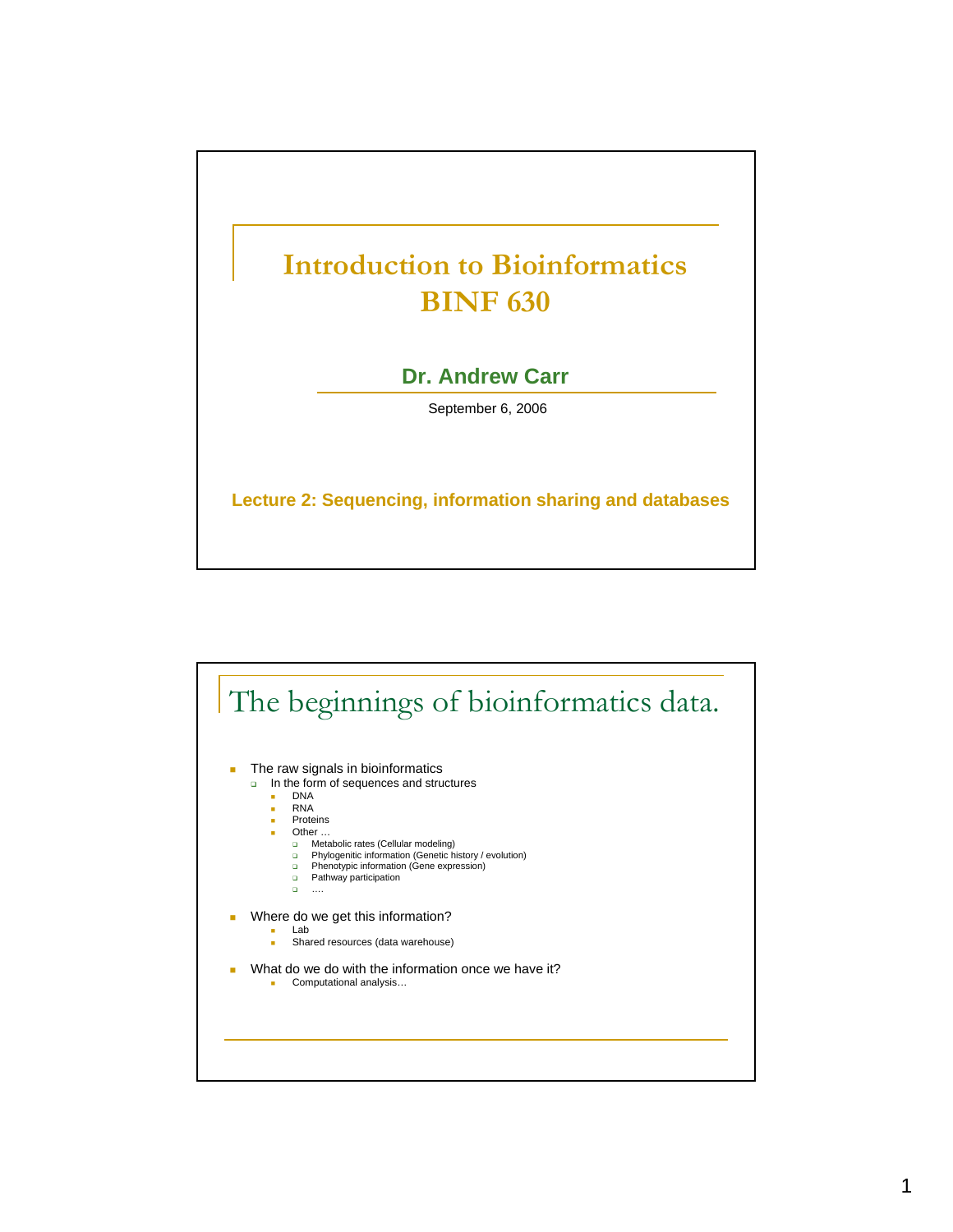

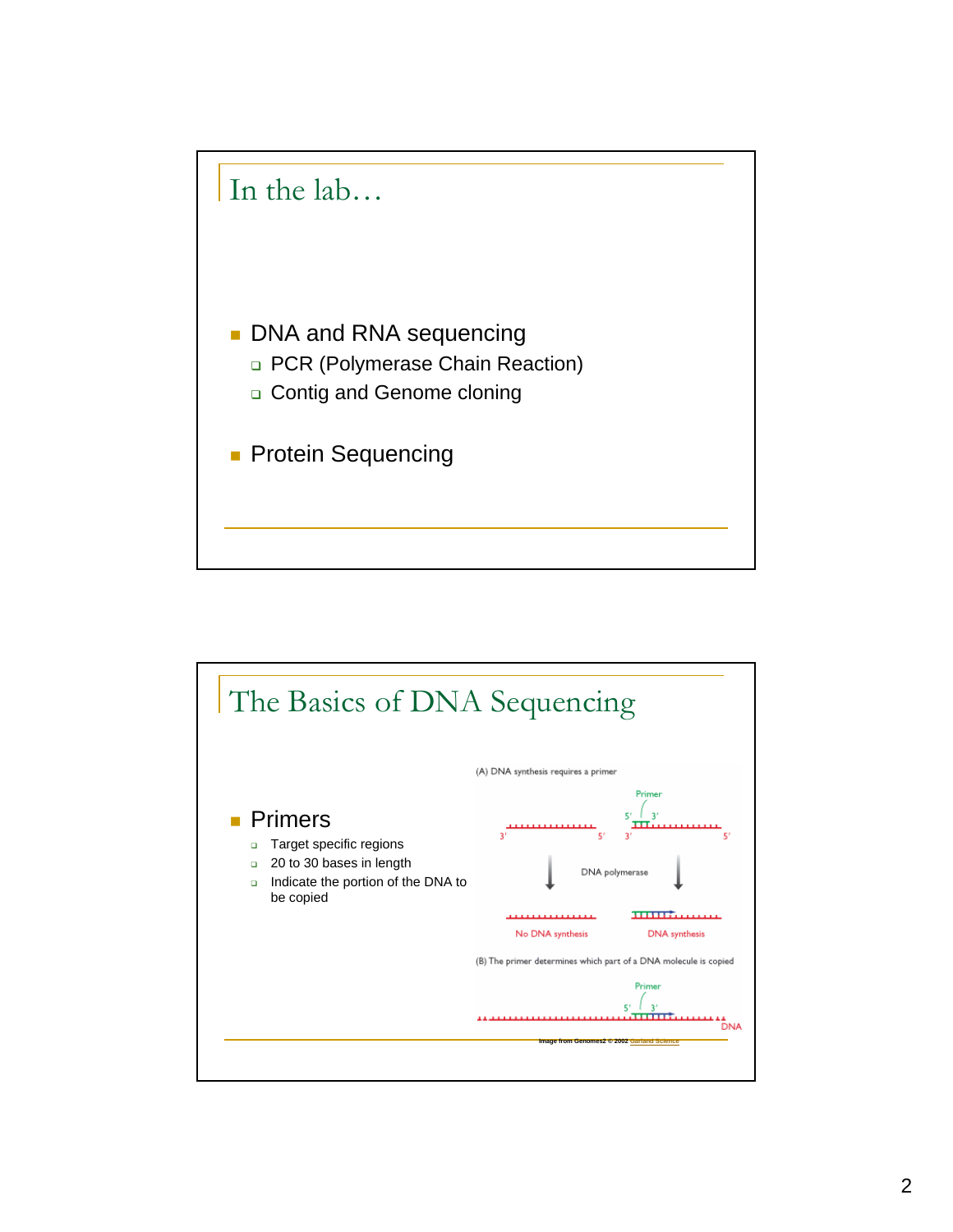

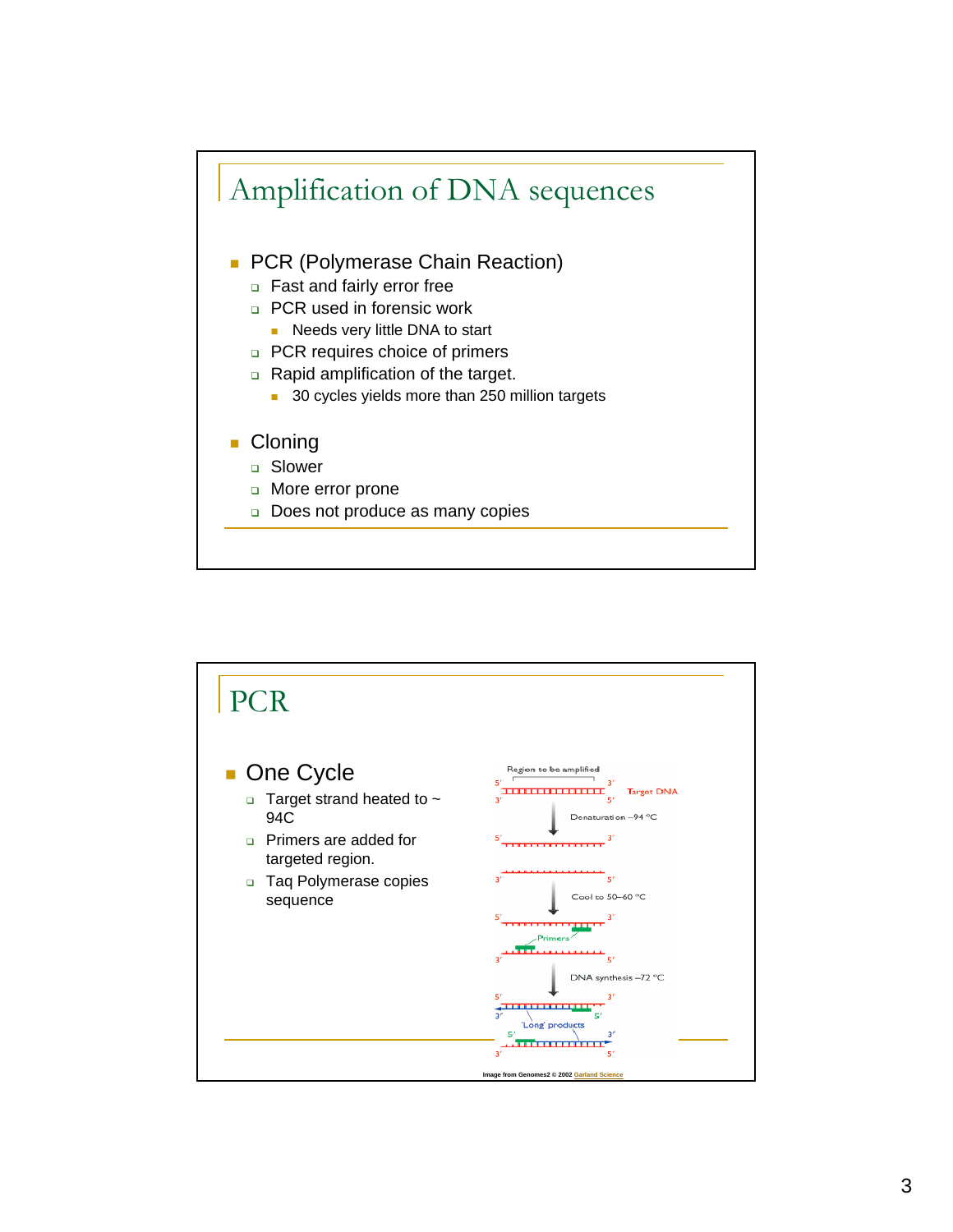

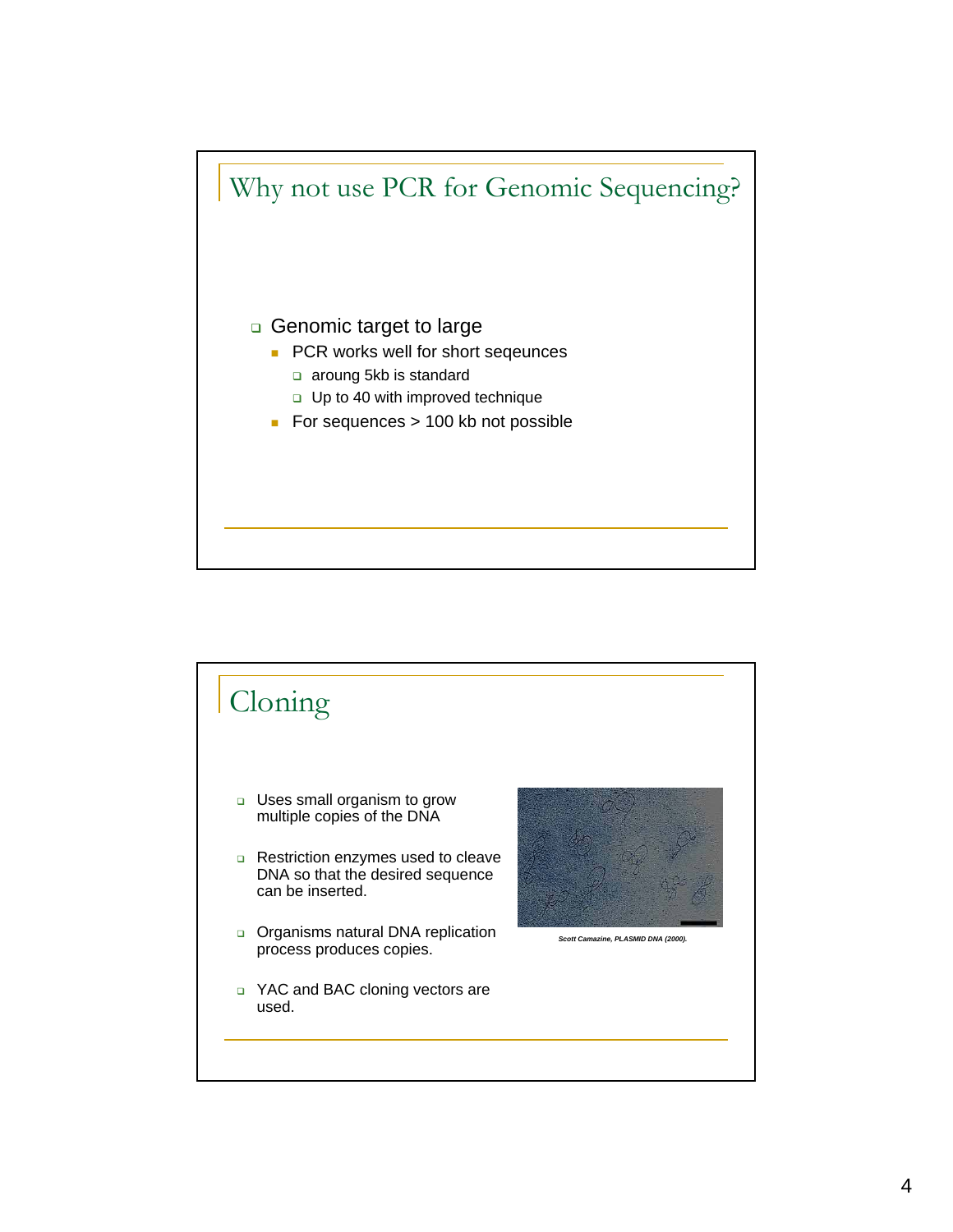| <b>Features</b>         | <b>YAC</b> | <b>BAC</b>      |  |
|-------------------------|------------|-----------------|--|
| Configuration           | Linear     | Circular        |  |
| Host                    | Yeast      | <b>Bacteria</b> |  |
| <b>Cloning Capacity</b> | Unlimited  | up-to 350       |  |
| <b>Insert Stability</b> | Unstable   | Stable          |  |
| Copy per Cell           | 1          | $1 - 2$         |  |
| Chimerism               | up to 40%  | None to low     |  |

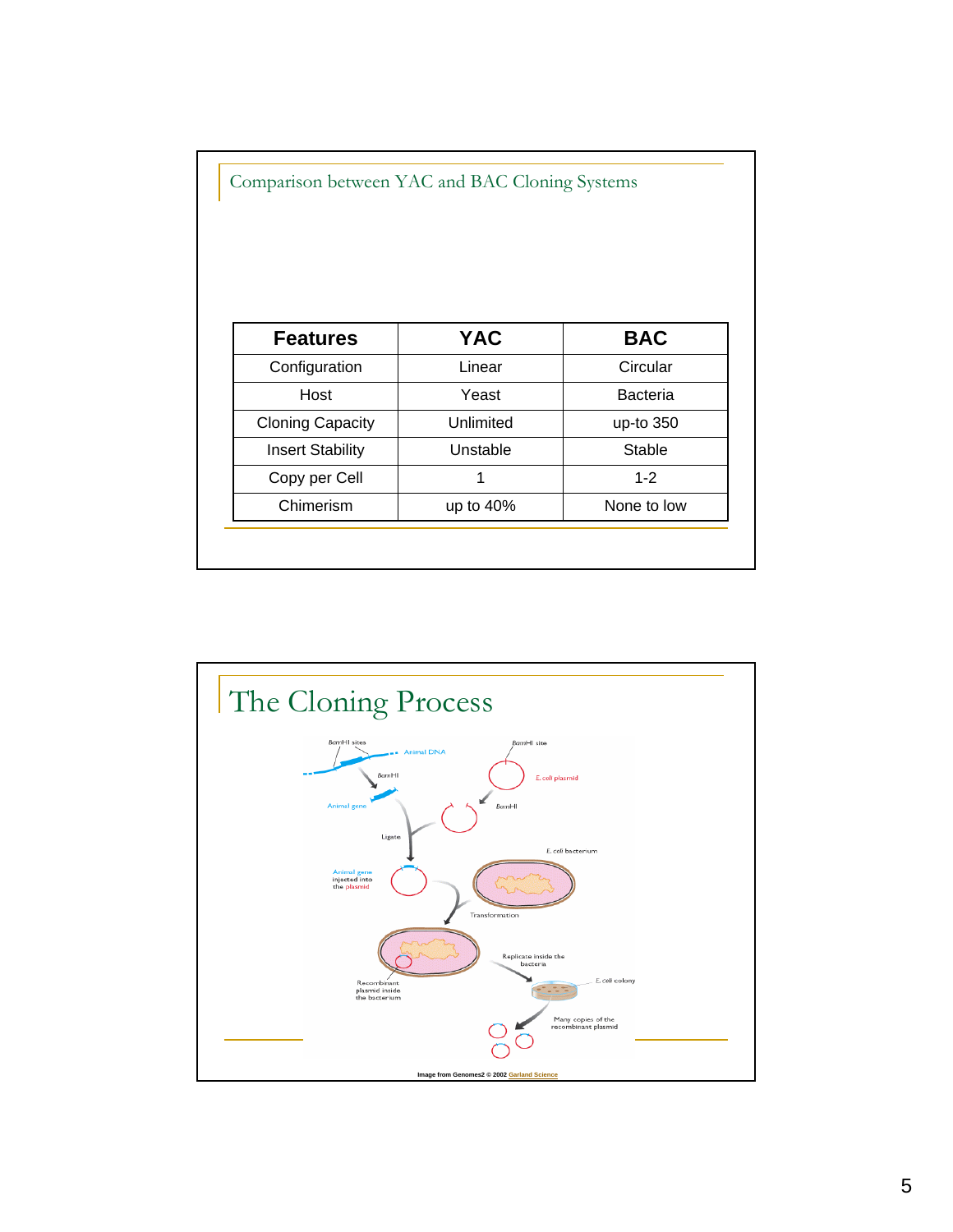

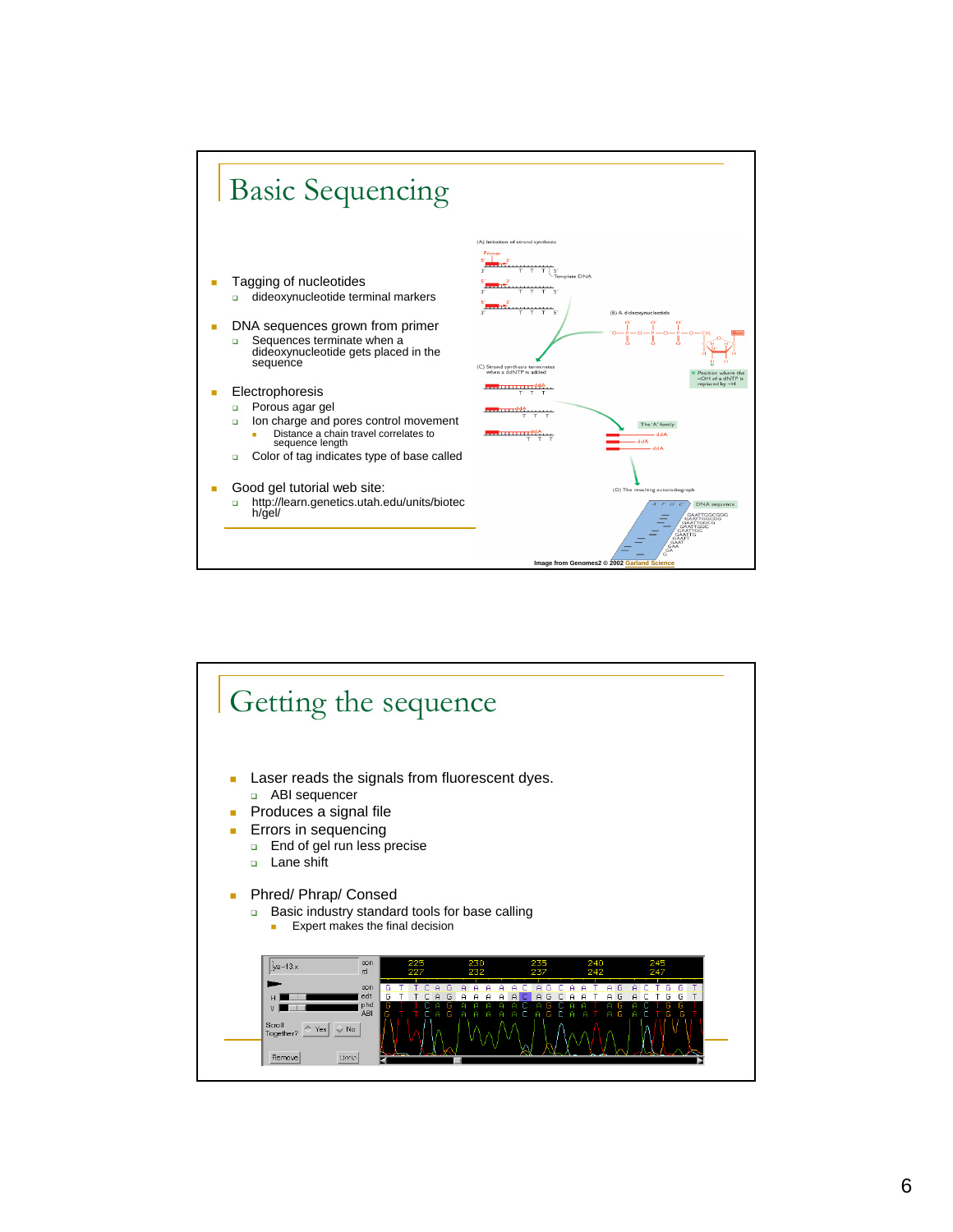

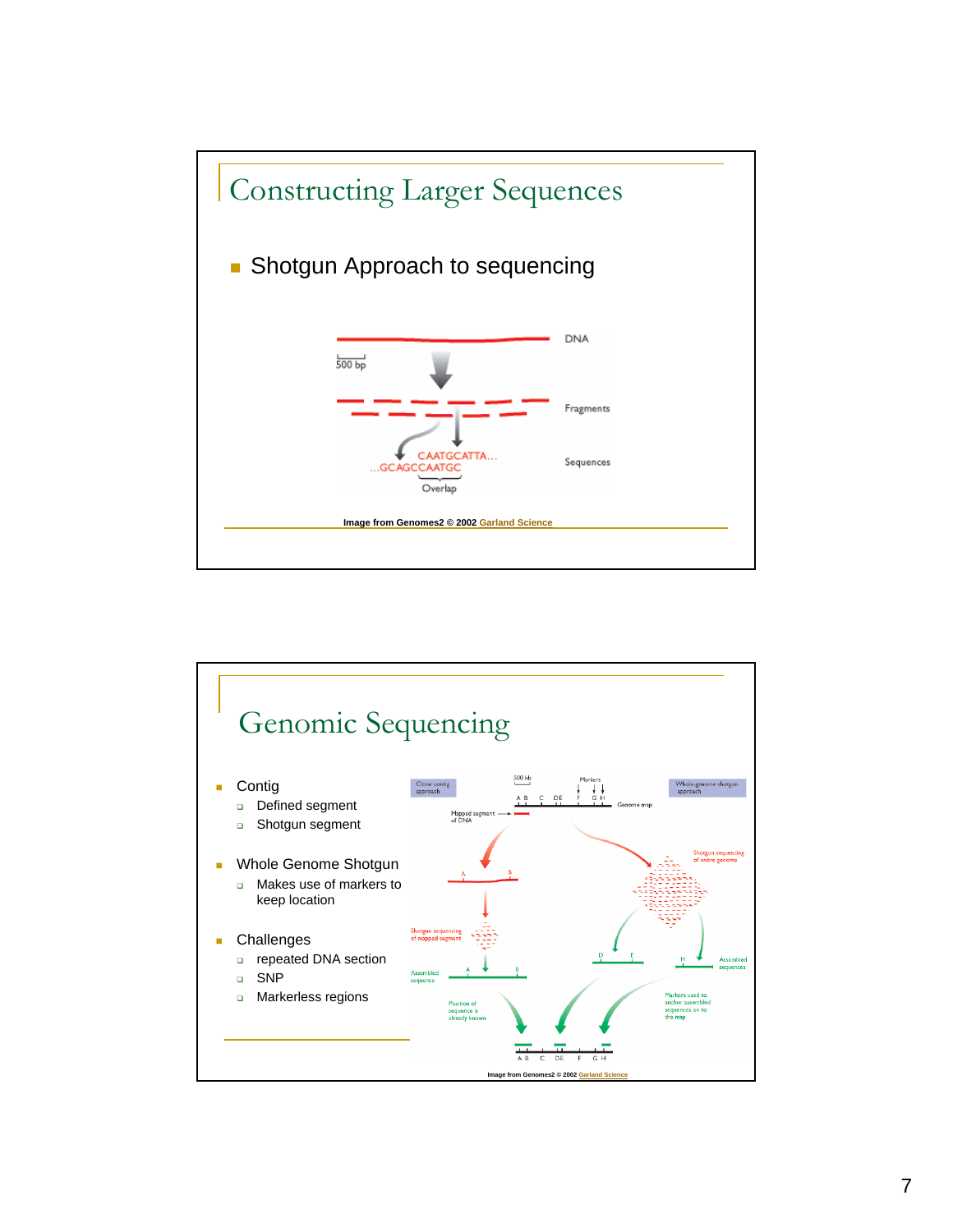

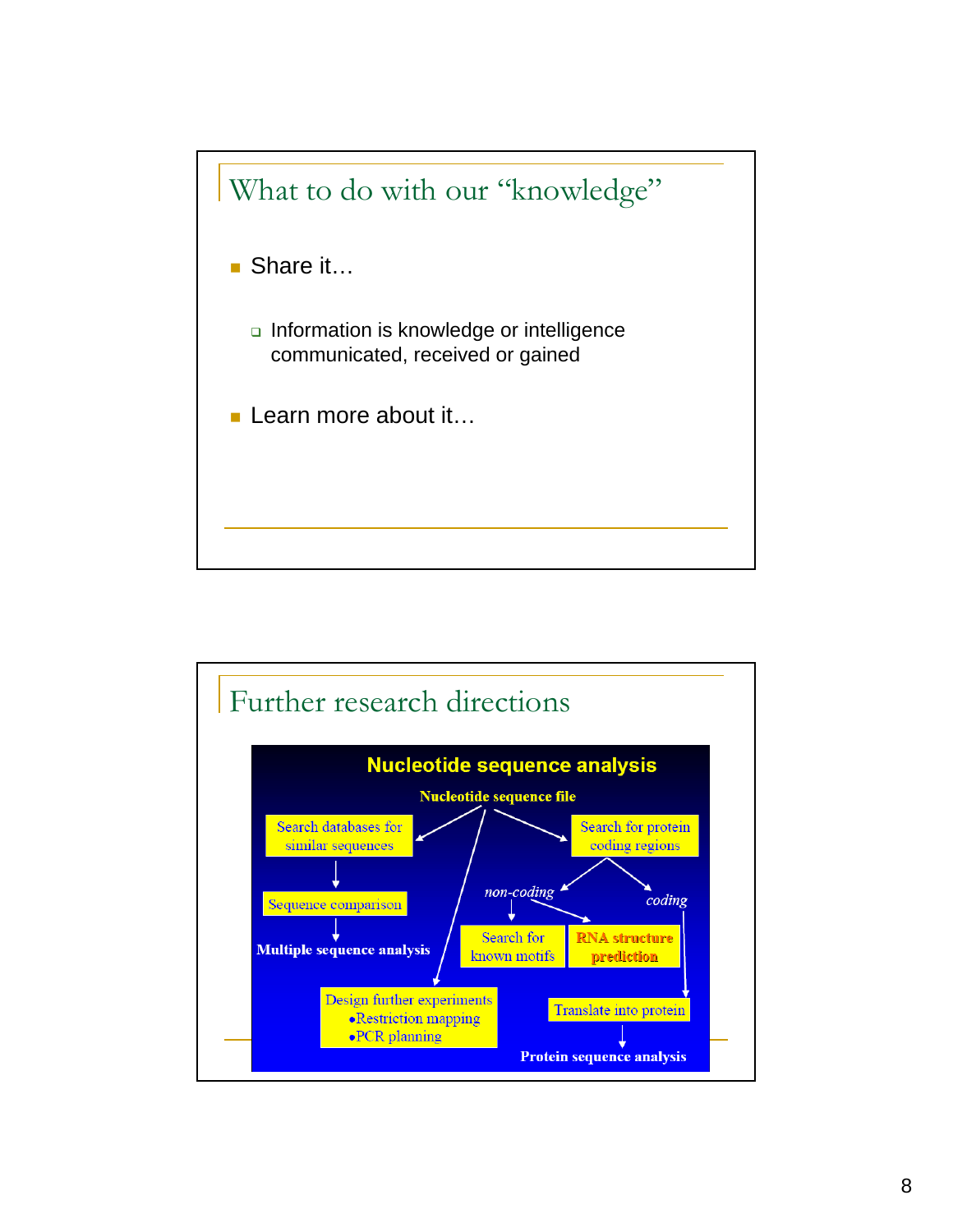

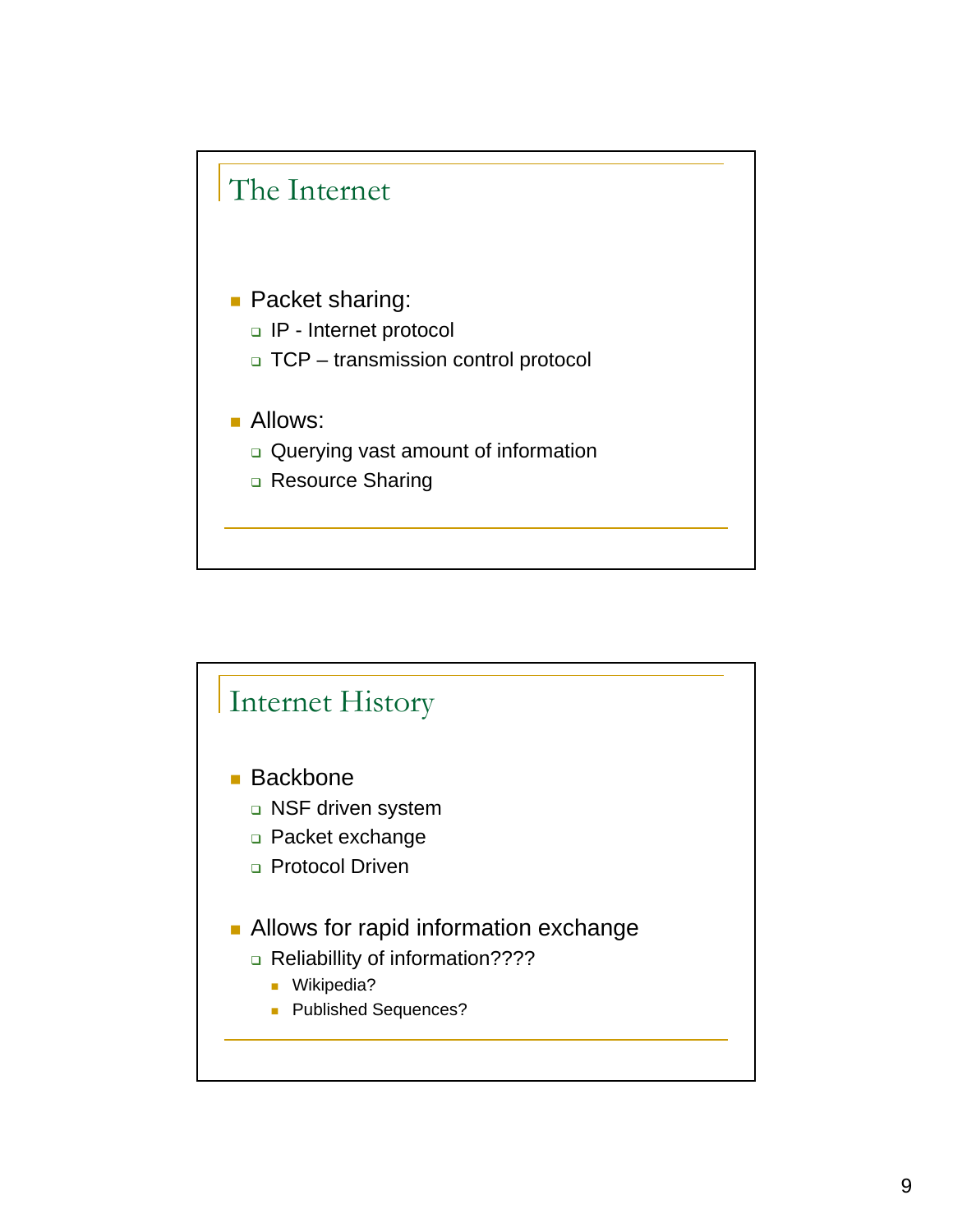

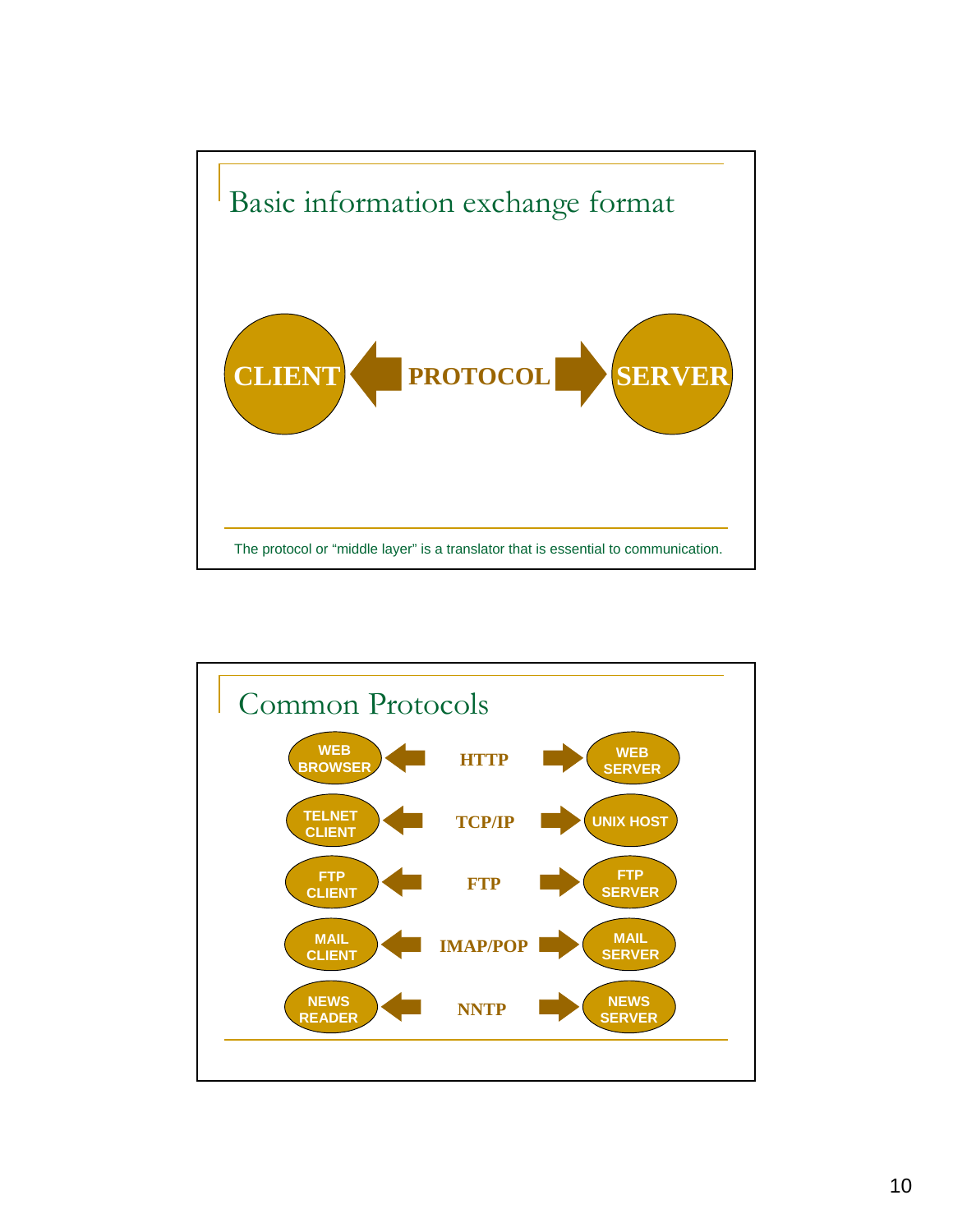

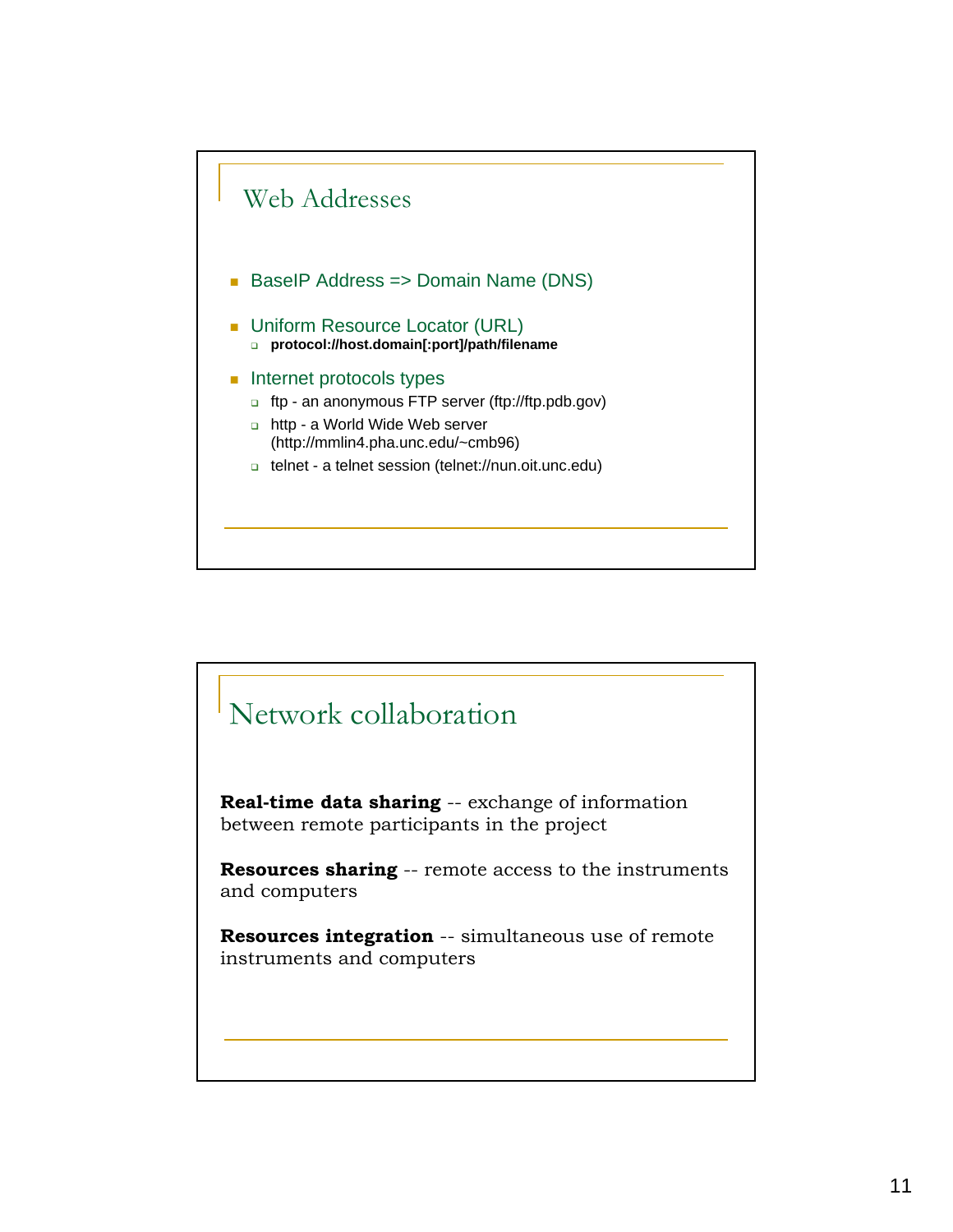## Bioinformatics servers

**Remote data access** -- database search, cross-links between the databases

**Remote computing** -- use of server's processing capabilities (sequence alignment, structure prediction, homology modeling)

**Infospace navigation** -- pointers to the available resources

## Digital information cycle

Creation and capture Storage and management Rights management Search and access Distribution

## Electronic publishing

Quality (peer review, retrospective evaluation) Reliability (stability of serves, control over alterations, proper archiving and mirroring)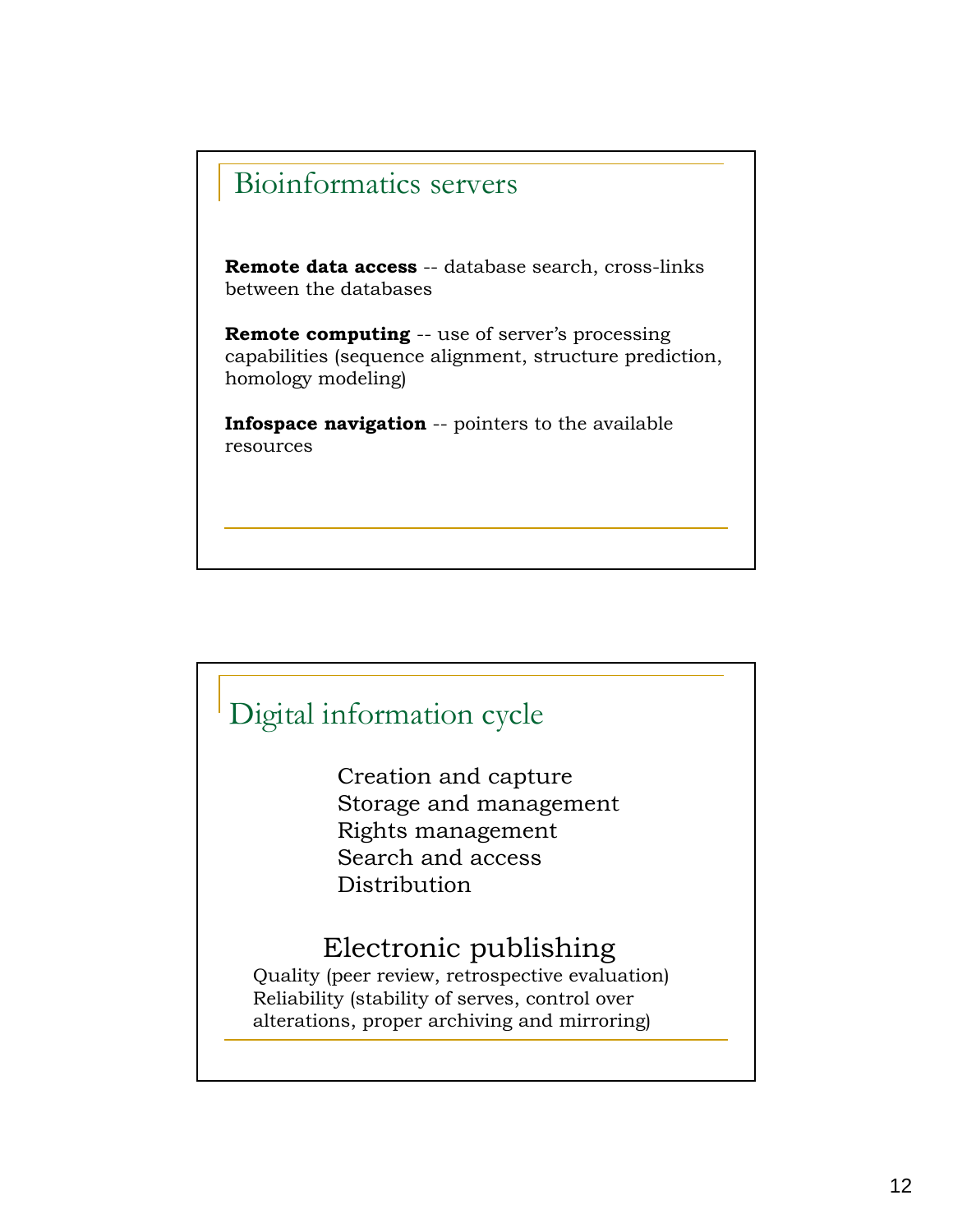

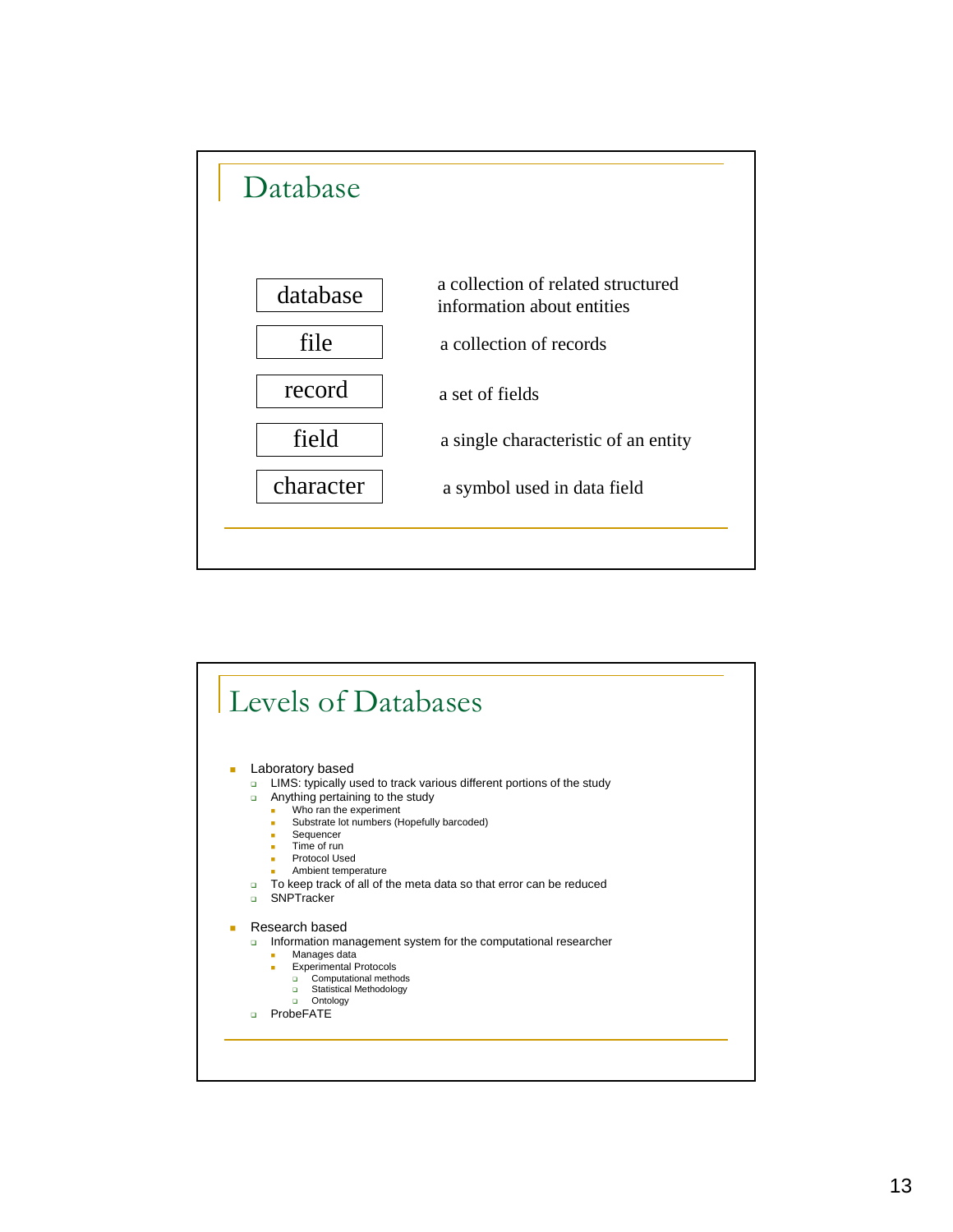

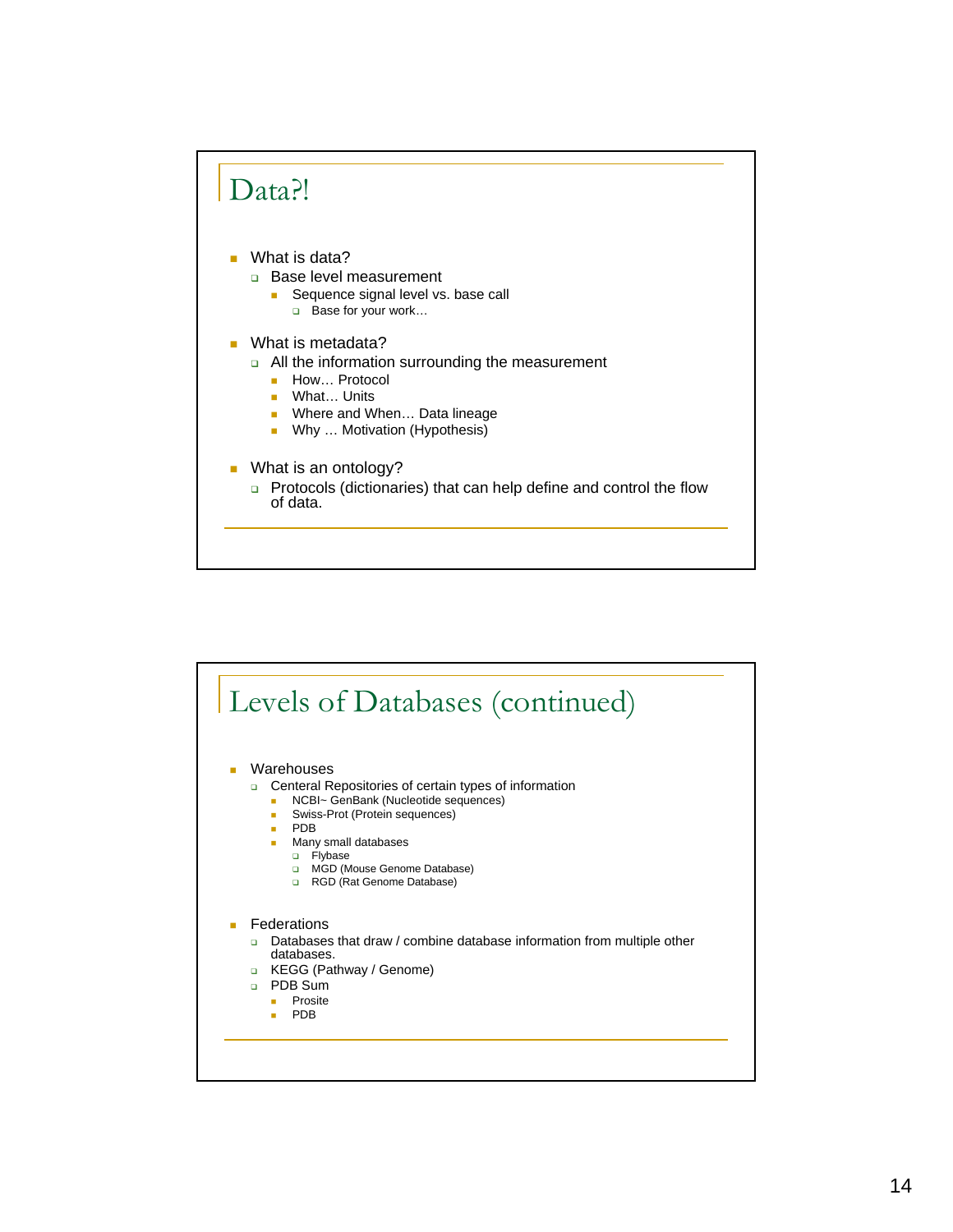

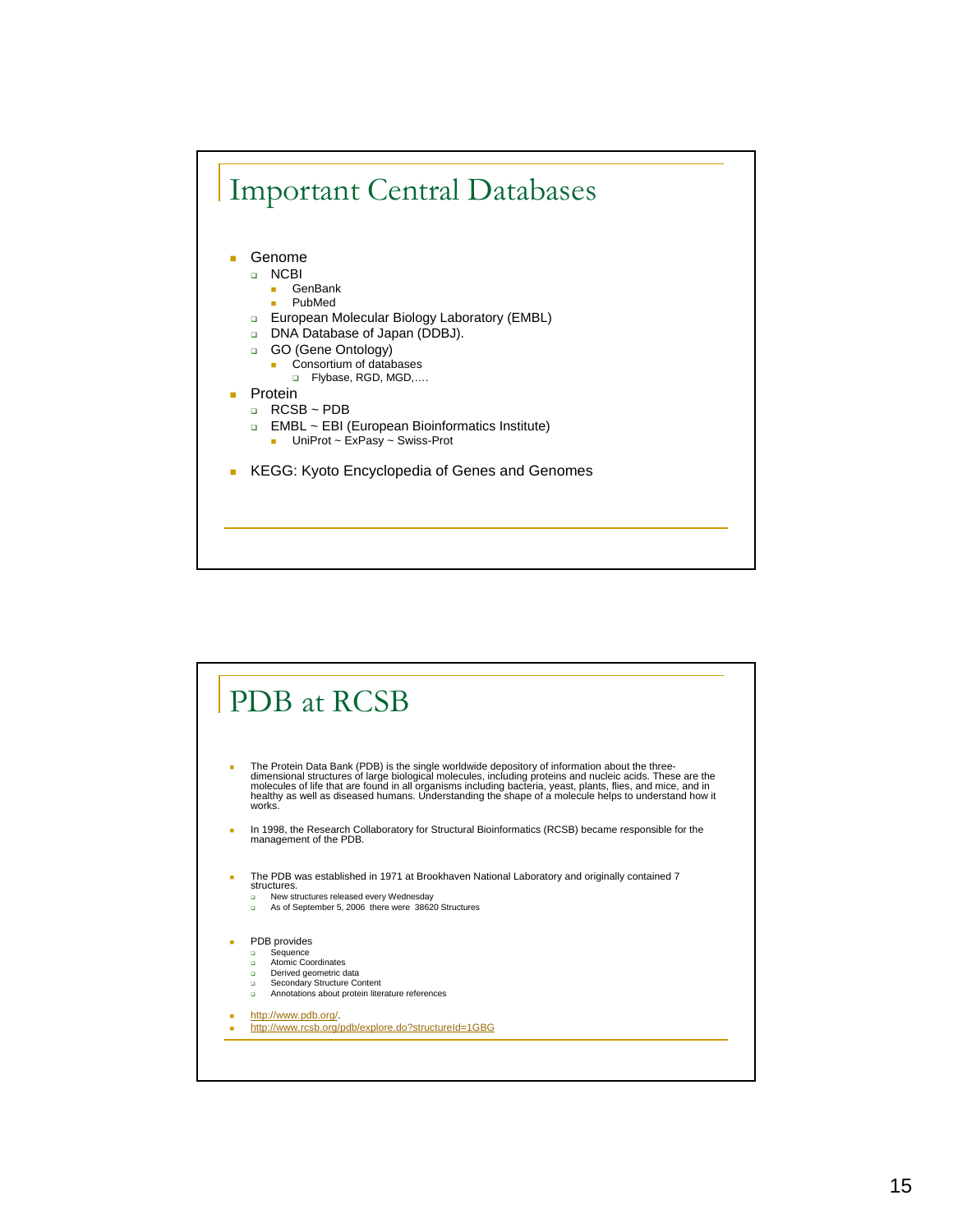

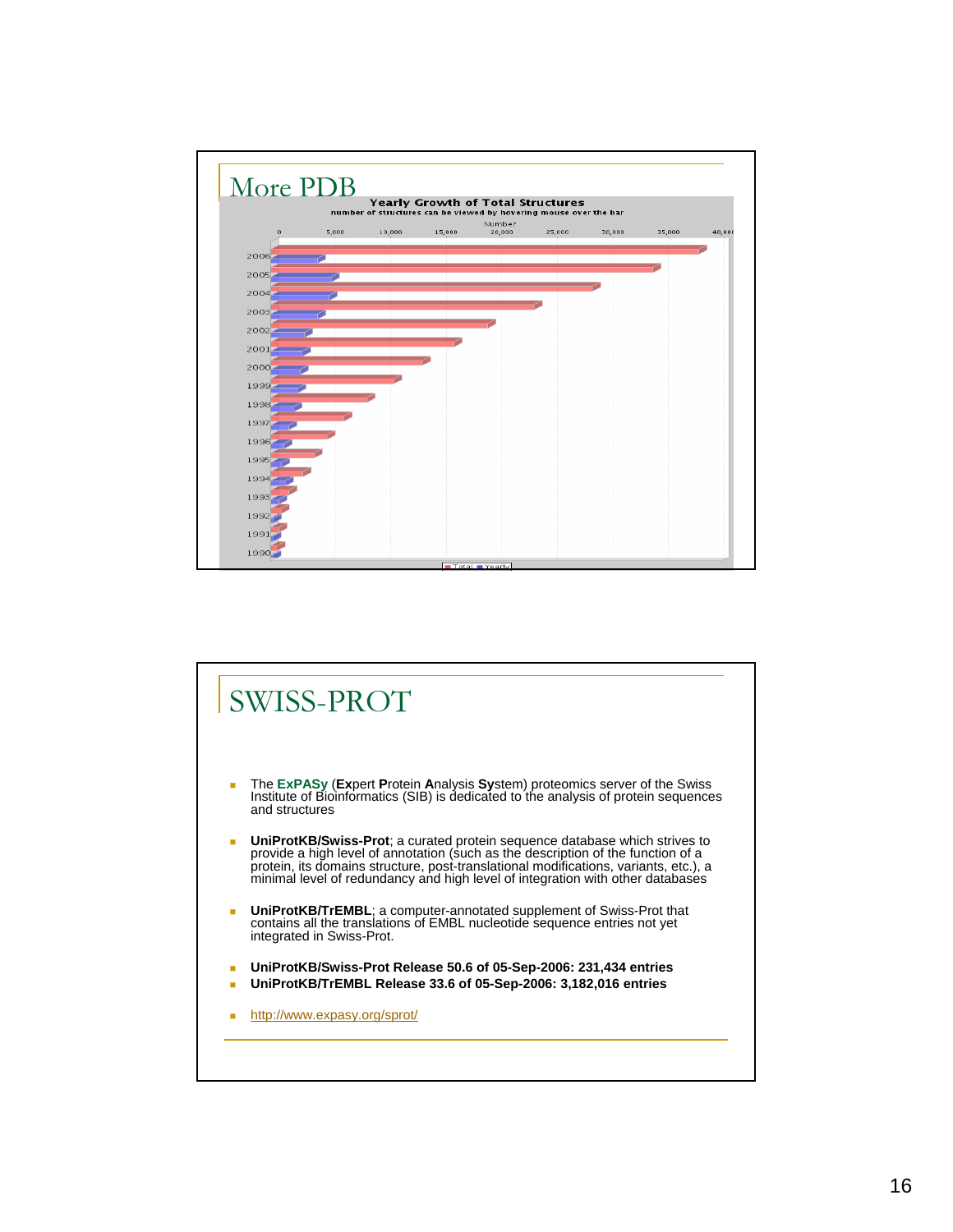

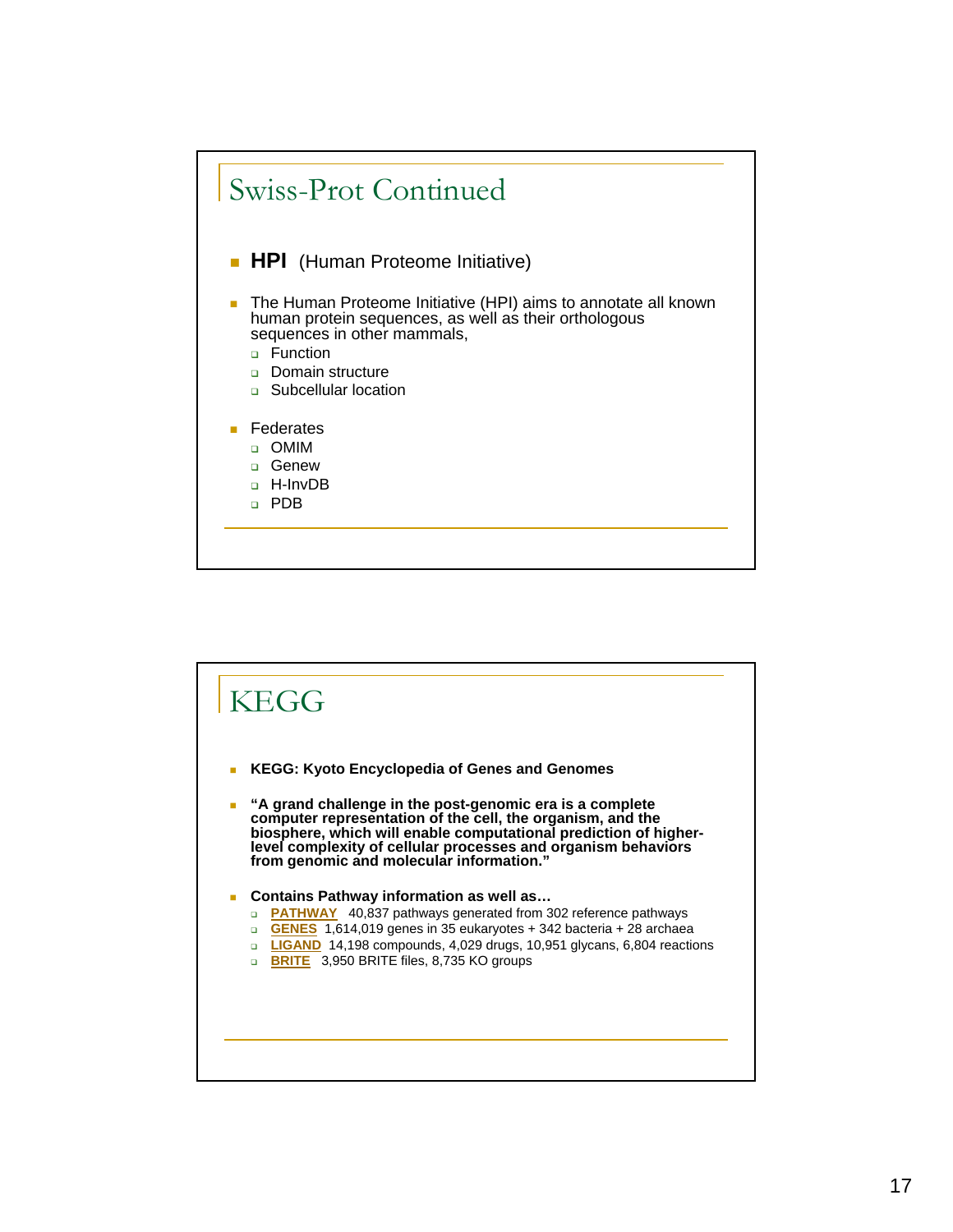

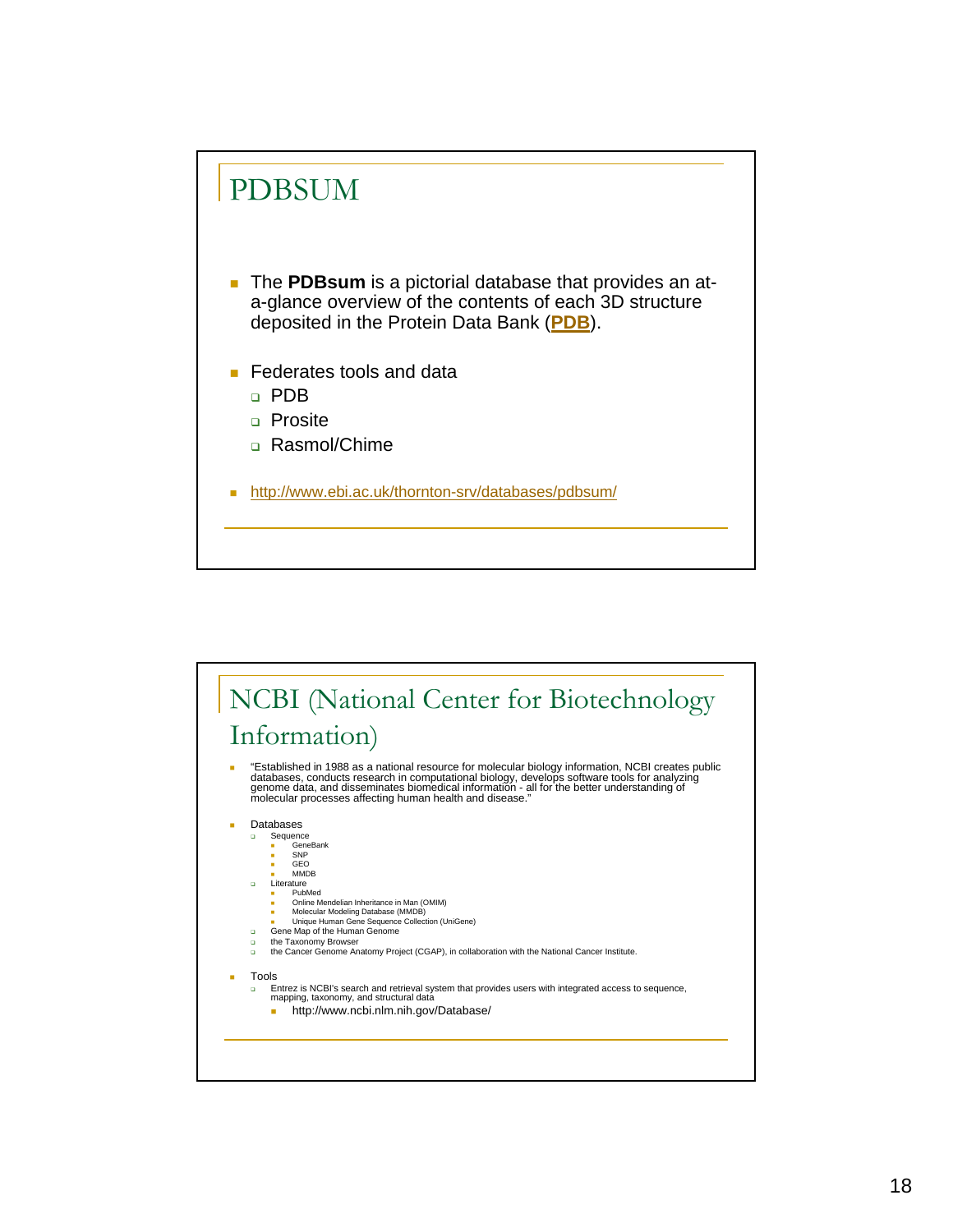

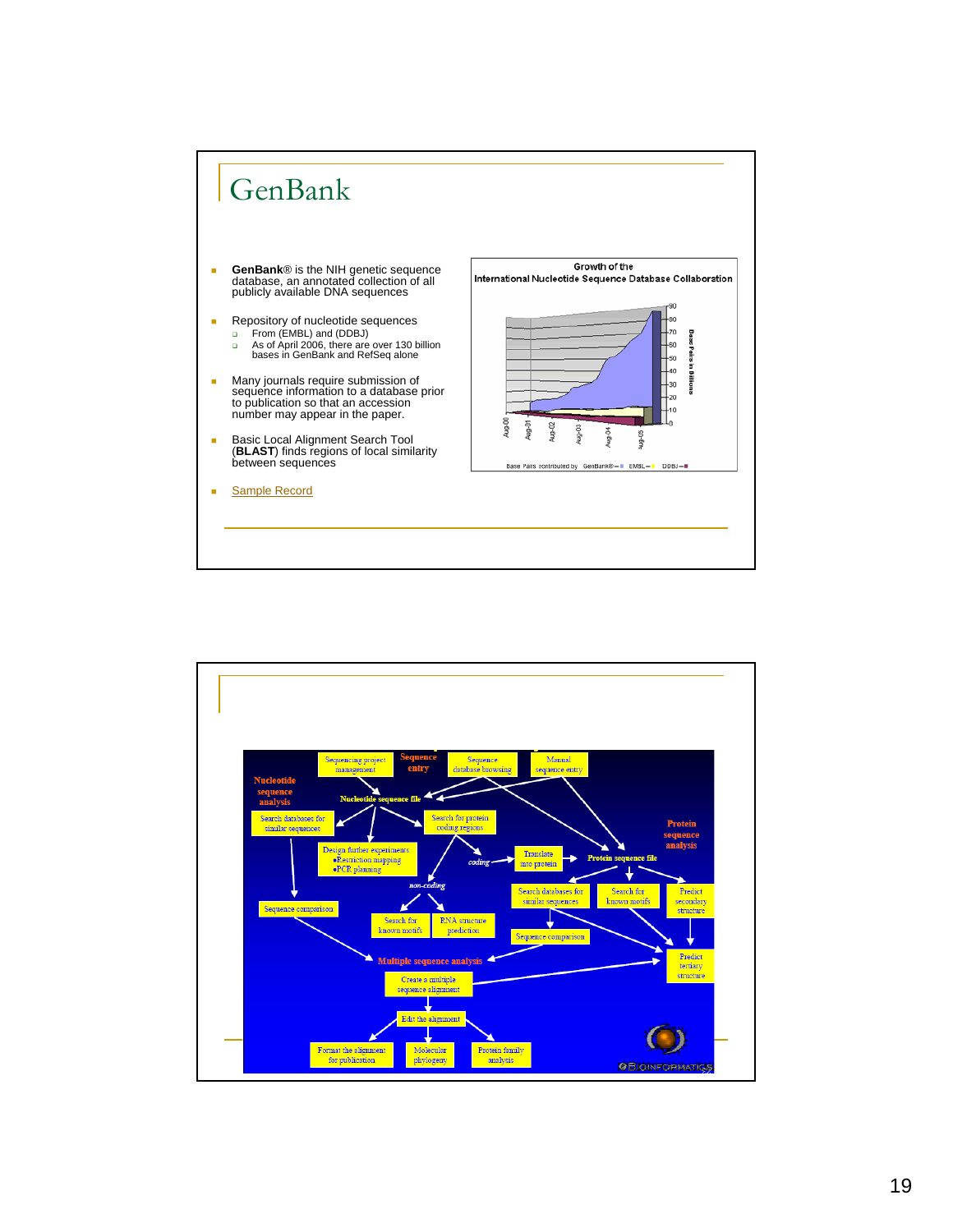

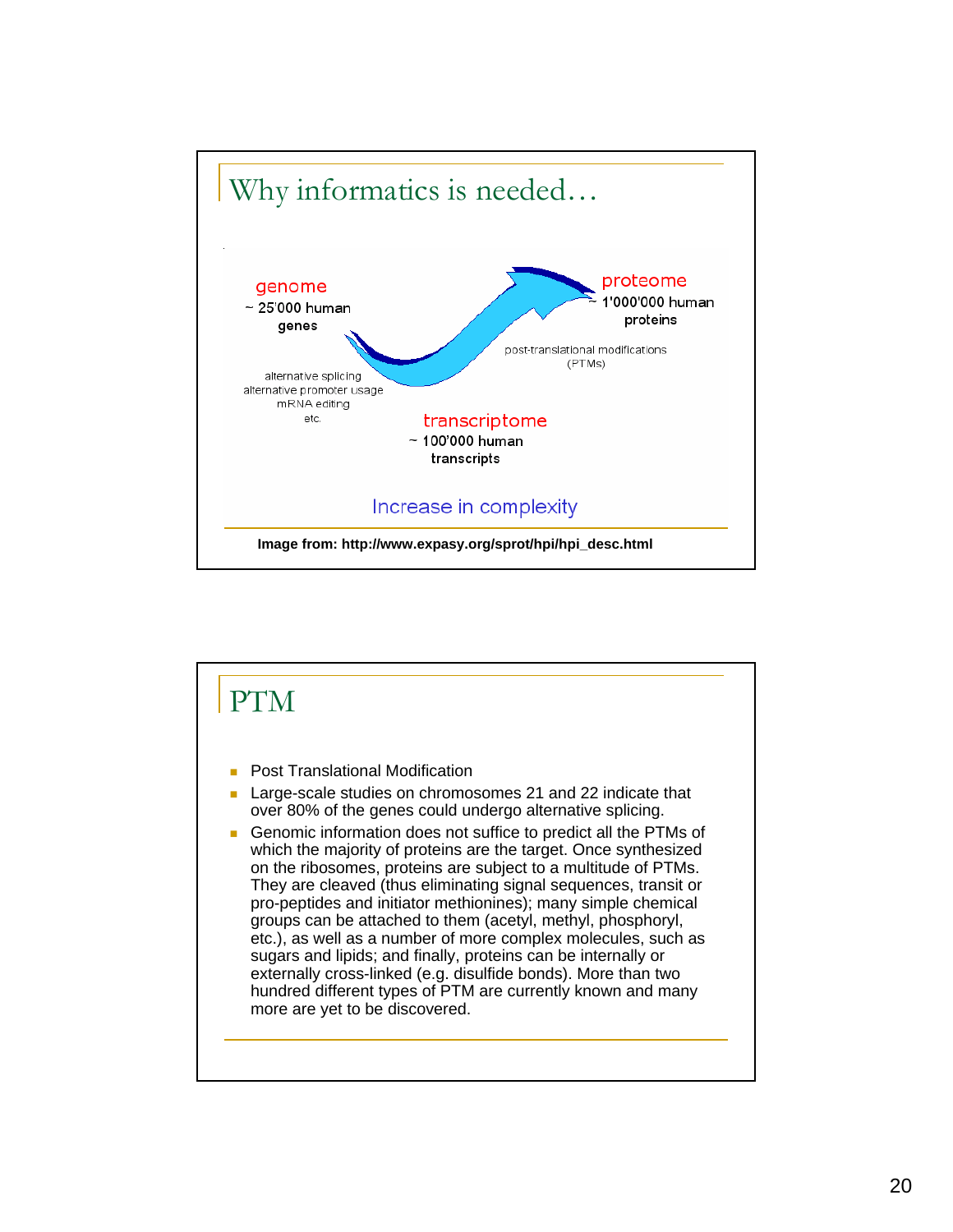